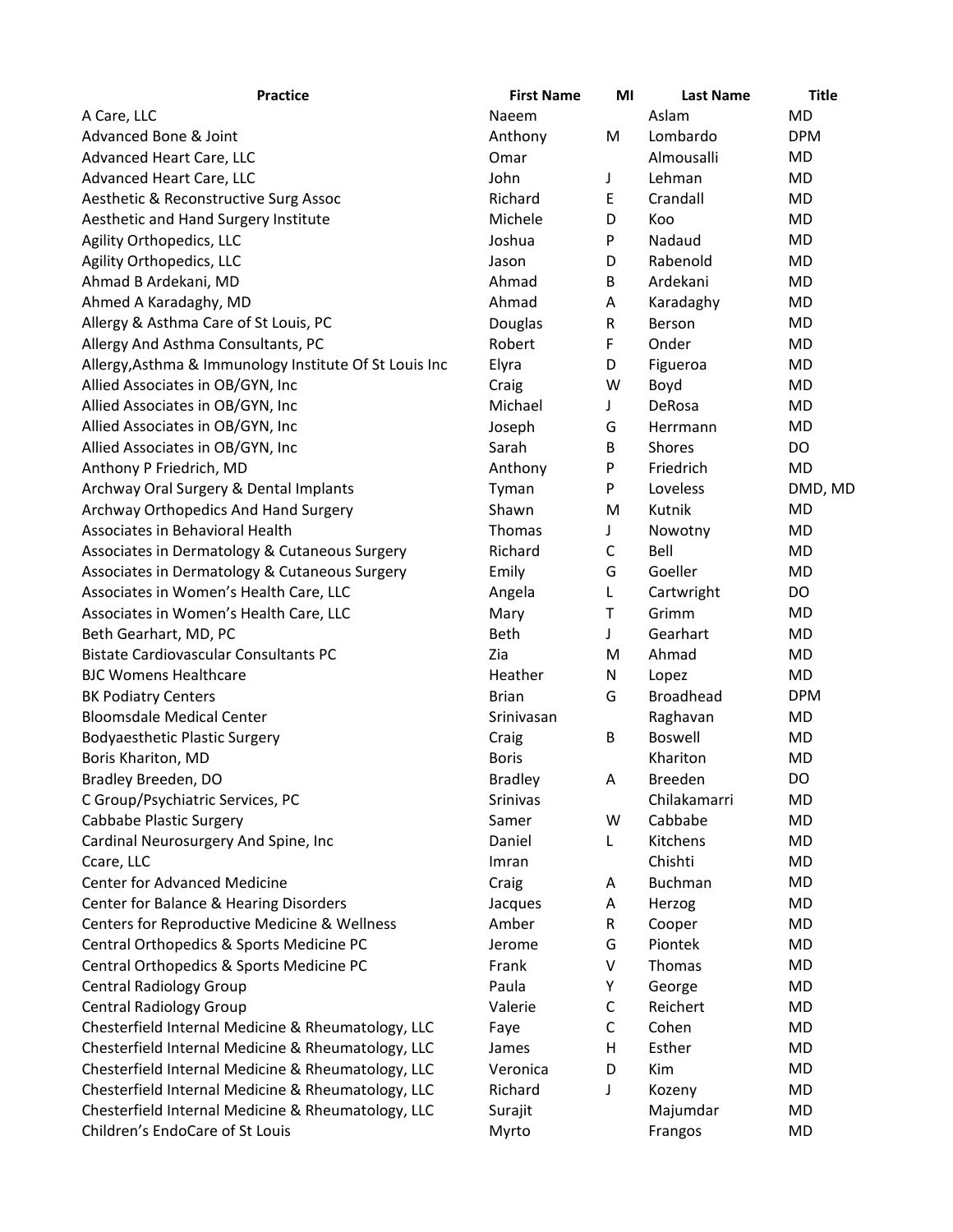| Children's Heart Center of St Louis           | Dharam       | P           | Goel           | MD         |
|-----------------------------------------------|--------------|-------------|----------------|------------|
| Chowdary V Tarigopula, MD                     | Chowdary     | V           | Tarigopula     | MD         |
| Christopher M Perry, DO, PC                   | Christopher  | M           | Perry          | DO         |
| Clarkson Eyecare                              | Robert       | L           | Lamberg        | MD         |
| <b>Clayton Medical Center</b>                 | Piotr        |             | Kulikowski     | MD         |
| Cohen Eye Associates, LLC                     | Nancy        | M           | <b>Buchser</b> | MD         |
| Cohen Eye Associates, Ltd                     | <b>Bruce</b> | н           | Cohen          | <b>MD</b>  |
| Comprehensive Anesthesia Care, PC             | Mohammad     | F           | Bashiti        | MD         |
| Comprehensive Anesthesia Care, PC             | Jan          | Η           | Boon           | MD         |
| Comprehensive Anesthesia Care, PC             | Roy          | Α           | Doerhoff       | MD         |
| Comprehensive Anesthesia Care, PC             | David        | В           | Kaericher      | MD         |
| Comprehensive Anesthesia Care, PC             | Johanna      | J           | Kang           | MD         |
| Comprehensive Anesthesia Care, PC             | Keith        | S           | Krummenacher   | MD         |
| Comprehensive Anesthesia Care, PC             | Roselyn      | D           | Lampkins       | MD         |
| Comprehensive Anesthesia Care, PC             | Frederick    | $\mathsf C$ | Lewis Jr       | MD         |
| Comprehensive Anesthesia Care, PC             | George       | н           | Niesen         | <b>MD</b>  |
| Comprehensive Anesthesia Care, PC             | Mace         | Α           | Nosovitch      | MD         |
| Comprehensive Anesthesia Care, PC             | Colby        | L           | Parks          | MD         |
| Comprehensive Anesthesia Care, PC             | Cindy        | M           | Regan          | MD         |
| Comprehensive Anesthesia Care, PC             | William      | J           | Settle         | MD         |
| Comprehensive Anesthesia Care, PC             | Kumiko       | Τ           | Shimoda        | MD         |
| Comprehensive Anesthesia Care, PC             | Jeffrey      | B           | Small          | MD         |
| Comprehensive Anesthesia Care, PC             | Ellis        | R           | Taylor         | MD         |
| Comprehensive Anesthesia Care, PC             | Rosalie      | M           | Truong         | MD         |
| Comprehensive Cardiovascular Consultants, Inc | Raffi        | K           | Krikorian      | <b>MD</b>  |
| Conway Internists, LLC                        | Daniel       | M           | Marion         | MD         |
| Conway Internists, LLC                        | Kevin        | L           | Threlkeld      | MD         |
| County Cardiology, Inc                        | Paul         | Η           | Gibson         | MD         |
| <b>County Medical Specialists</b>             | Venkata      | R           | Pante          | MD         |
| Darin M Minkin Inc                            | Darin        |             | Minkin         | DO         |
| David J Stansfield, DO, LLC                   | David        | J           | Stansfield     | DO         |
| Deer Creek Footcare                           | Warren       | R           | Trampe         | <b>DPM</b> |
| Department Of Emergency Medicine              | Leah         | $\mathsf C$ | Silver         | DO         |
| Des Peres Eye Center                          | David        | W           | <b>Brigham</b> | <b>MD</b>  |
| Diabetes and Endocrinology Spec, Inc          | Norman       |             | Fishman        | MD         |
| Diabetes and Endocrinology Spec, Inc          | Ralph        |             | Oiknine        | MD         |
| Diagnostic Imaging Associates, Ltd            | Catherine    | M           | Appleton       | MD         |
| Diagnostic Imaging Associates, Ltd            | Inta         | S           | <b>Berzins</b> | MD         |
| Diagnostic Imaging Associates, Ltd            | George       | W           | Brown          | MD         |
| Diagnostic Imaging Associates, Ltd            | Jennifer     | L           | Demertzis      | MD         |
| Diagnostic Imaging Associates, Ltd            | Gabriel      | P           | DeSimon        | MD         |
| Diagnostic Imaging Associates, Ltd            | Charles      | F           | Garvin         | MD         |
| Diagnostic Imaging Associates, Ltd            | Alexandra    | F           | Georges        | MD         |
| Diagnostic Imaging Associates, Ltd            | Gregory      | A           | Jamroz         | MD         |
| Diagnostic Imaging Associates, Ltd            | Robert       | Υ           | Kanterman      | MD         |
| Diagnostic Imaging Associates, Ltd            | Carl         | Α           | Mazzola        | MD         |
| Diagnostic Imaging Associates, Ltd            | Robert       | W           | Ryerson Jr     | MD         |
| Diagnostic Imaging Associates, Ltd            | Thomas       | Α           | Watson         | MD         |
| Diagnostic Imaging Associates, Ltd            | Kishan       | D           | Yalavarthi     | MD         |
| Digestive Health Care, LLC                    | Tariq        |             | Hassan         | MD         |
| Donald A de Grange, MD, LLC                   | Donald       | Α           | deGrange       | MD         |
|                                               |              |             |                |            |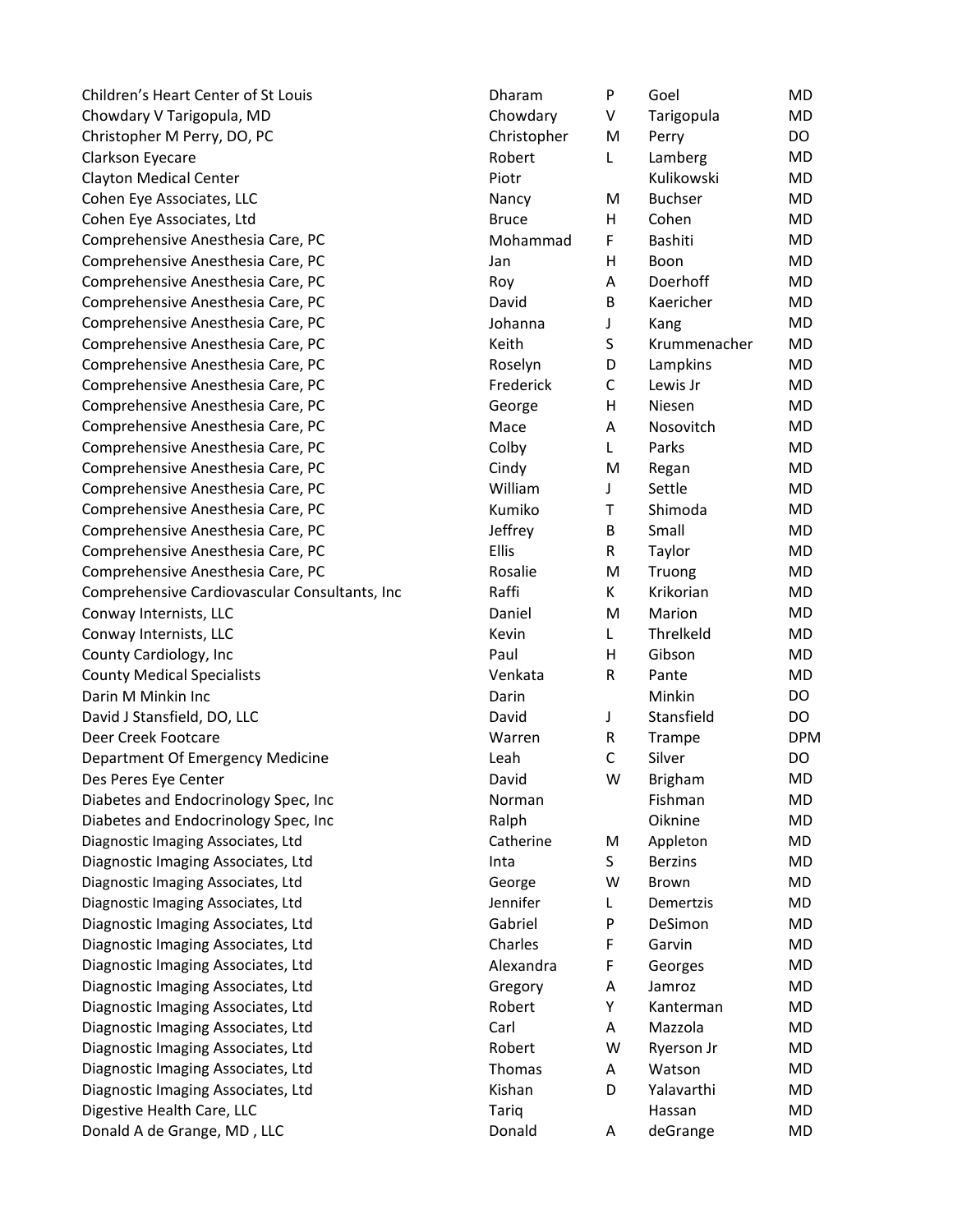| Dr Allen Jacobs                              | Allen          | М      | Jacobs        | <b>DPI</b>             |
|----------------------------------------------|----------------|--------|---------------|------------------------|
| Dr Otha Myles & Associates                   | Otha           |        | <b>Myles</b>  | <b>MD</b>              |
| Dr Peter I Angelin, LLC                      | Rebekah        | S      | Allen         | DO                     |
| Dr Peter I Angelin, LLC                      | Peter          | L      | Angelin       | <b>MD</b>              |
| Dr Peter I Angelin, LLC                      | Scott          | Μ      | Dembiec       | <b>MD</b>              |
| Drs Mera, Boesch, Kumar, LLC                 | Jeffrey        | L      | Boesch        | <b>MD</b>              |
| Drs Mera, Boesch, Kumar, LLC                 | Shanthi        | S      | Kumar         | <b>MD</b>              |
| Drs Mera, Boesch, Kumar, LLC                 | Ronald         | L      | Mera          | <b>MD</b>              |
| Ear, Head and Neck Specialists               | Sheldon        | L      | Davis         | <b>MD</b>              |
| Ear, Nose and Throat Center                  | Nedim          |        | Durakovic     | MD                     |
| Ear, Nose, Throat And Plastic Surgery, Inc   | Richard        | L      | <b>Barnes</b> | DO                     |
| Ear, Nose, Throat And Plastic Surgery, Inc   | Paul           | E      | <b>Burk</b>   | DO                     |
| Ear, Nose, Throat And Plastic Surgery, Inc   | Anthony        | J      | D'Angelo      | DO                     |
| Elisabeth Huelskoetter, MD, LLC              | Elisabeth      | J      | Huelskoetter  | <b>MD</b>              |
| Elliot L Korn, MD, Inc                       | Elliot         | L      | Korn          | <b>MD</b>              |
| <b>ENT Associates, Inc</b>                   | John           | D      | Dahm          | <b>MD</b>              |
| <b>ENT Associates, Inc</b>                   | Norman         | S      | Druck         | <b>MD</b>              |
| <b>ENT Associates, Inc</b>                   | Roberta        | Α      | Lima          | <b>MD</b>              |
| <b>ENT Associates, Inc</b>                   | Matthew        | Α      | Marino        | <b>MD</b>              |
| <b>ENT Associates, Inc</b>                   | John           | Y      | Park          | <b>MD</b>              |
| ENT Associates, Inc/Synergi Facial Surgery   | Richard        | W      | Maack         | <b>MD</b>              |
| <b>ESSE - O'Fallon Pediatrics</b>            | Melissa        | A      | Roewe         | DO                     |
| <b>Esse Health</b>                           | W. Stuart      |        | Adams         | <b>MD</b>              |
| <b>Esse Health</b>                           | Lora           | P      | Collier       | <b>MD</b>              |
| <b>Esse Health</b>                           | Michael        | E      | Danter        | <b>MD</b>              |
| <b>Esse Health</b>                           | David          | E      | Hartenbach    | <b>MD</b>              |
| <b>Esse Health</b>                           | Karla          | В      | Keaney        | <b>MD</b>              |
| <b>Esse Health</b>                           | Randall        | S      | Sterkel       | <b>MD</b>              |
| Esse Health - Mid County Urology             | Kent           | L      | <b>Adkins</b> | <b>MD</b>              |
| Esse Health - Office of Ladonna Finch, MD    | LaDonna        | Τ      | Finch         | <b>MD</b>              |
| Esse Health - Office of Thomas F Hasting, MD | Paul           | R      | Ganninger     | <b>MD</b>              |
| Esse Health - Office of Thomas F Hasting, MD | <b>Thomas</b>  | F      | Hastings      | <b>MD</b>              |
| Esse Health - Physicians At St Clare         | David Todd     |        | Hammond       | <b>MD</b>              |
| Esse Health - Physicians At St Clare         | Janelle        |        | Roethemeyer   | <b>MD</b>              |
| Esse Health - South County Internal Medicine | Kathleen       | M      | Cizek         | <b>MD</b>              |
| Esse Health - South County Internal Medicine | Gary           | Α      | Maassen       | <b>MD</b>              |
| Esse Health - South County Internal Medicine | Marc           | O      | Merbaum       | <b>MD</b>              |
| Esse Health - Southroads Internal Medicine   | Herman         | K      | Beebe         | DO                     |
| Esse Health - Southroads Internal Medicine   | Robert         | F      | Curtin        | <b>MD</b>              |
| Esse Health - Southroads Internal Medicine   | Howard         | B      | Hsu           | <b>MD</b>              |
| Esse Health - Southroads Internal Medicine   | Daina          |        | Zhang         | <b>MD</b>              |
| Esse Health - Tesson Ferry Internal Medicine | Elizabeth      | Α      | Remus         | <b>MD</b>              |
| Esse Health St Louis GI Consultants          | James          | W      | Dimitroff     | <b>MD</b>              |
| <b>Excel Imaging</b>                         | David          | Α      | <b>Dusek</b>  | <b>MD</b>              |
| <b>Excel Imaging</b>                         | Matthew        | S      | Ruyle         | <b>MD</b>              |
|                                              |                |        | Schoen        |                        |
| <b>Excel Imaging</b>                         | James<br>David | D<br>W | Wu            | <b>MD</b><br><b>MD</b> |
| <b>Excel Imaging</b>                         |                |        |               |                        |
| <b>Excel Orthopedics</b>                     | Christopher    | J      | Lenarz        | <b>MD</b>              |
| <b>Excel Orthopedics</b>                     | David<br>Loria | P      | Minges        | <b>MD</b>              |
| Exceptional Healthcare, LLC                  |                | Α      | Lindsey       | <b>MD</b>              |
| Fenton Family Physicians, LLC                | Abigail        | Α      | Frochtzwajg   | DO                     |

| Dr Allen Jacobs                              | Allen       | М           | Jacobs        | <b>DPM</b> |
|----------------------------------------------|-------------|-------------|---------------|------------|
| Dr Otha Myles & Associates                   | Otha        |             | <b>Myles</b>  | MD         |
| Dr Peter I Angelin, LLC                      | Rebekah     | S           | Allen         | DO         |
| Dr Peter I Angelin, LLC                      | Peter       | L           | Angelin       | MD         |
| Dr Peter I Angelin, LLC                      | Scott       | M           | Dembiec       | MD         |
| Drs Mera, Boesch, Kumar, LLC                 | Jeffrey     | L           | Boesch        | MD         |
| Drs Mera, Boesch, Kumar, LLC                 | Shanthi     | S           | Kumar         | MD         |
| Drs Mera, Boesch, Kumar, LLC                 | Ronald      | L           | Mera          | MD         |
| Ear, Head and Neck Specialists               | Sheldon     | L           | Davis         | MD         |
| Ear, Nose and Throat Center                  | Nedim       |             | Durakovic     | MD         |
| Ear, Nose, Throat And Plastic Surgery, Inc   | Richard     | L           | <b>Barnes</b> | DO.        |
| Ear, Nose, Throat And Plastic Surgery, Inc   | Paul        | Е           | <b>Burk</b>   | DO         |
| Ear, Nose, Throat And Plastic Surgery, Inc   | Anthony     | J           | D'Angelo      | DO         |
| Elisabeth Huelskoetter, MD, LLC              | Elisabeth   | J           | Huelskoetter  | MD         |
| Elliot L Korn, MD, Inc                       | Elliot      | L           | Korn          | MD         |
| <b>ENT Associates, Inc</b>                   | John        | D           | Dahm          | MD         |
| <b>ENT Associates, Inc</b>                   | Norman      | S           | Druck         | MD         |
| <b>ENT Associates, Inc</b>                   | Roberta     | A           | Lima          | MD         |
| <b>ENT Associates, Inc</b>                   | Matthew     | A           | Marino        | MD         |
| <b>ENT Associates, Inc</b>                   | John        | Υ           | Park          | MD         |
| ENT Associates, Inc/Synergi Facial Surgery   | Richard     | W           | Maack         | MD         |
| <b>ESSE - O'Fallon Pediatrics</b>            | Melissa     | A           | Roewe         | DO         |
| Esse Health                                  | W. Stuart   |             | Adams         | MD         |
| Esse Health                                  | Lora        | P           | Collier       | MD         |
| <b>Esse Health</b>                           | Michael     | E           | Danter        | MD         |
| Esse Health                                  | David       | E           | Hartenbach    | MD         |
| <b>Esse Health</b>                           | Karla       | B           | Keaney        | MD         |
| <b>Esse Health</b>                           | Randall     | S           | Sterkel       | MD         |
| Esse Health - Mid County Urology             | Kent        | L           | Adkins        | MD         |
| Esse Health - Office of Ladonna Finch, MD    | LaDonna     | Τ           | Finch         | MD         |
| Esse Health - Office of Thomas F Hasting, MD | Paul        | $\mathsf R$ | Ganninger     | MD         |
| Esse Health - Office of Thomas F Hasting, MD | Thomas      | F           | Hastings      | MD         |
| Esse Health - Physicians At St Clare         | David Todd  |             | Hammond       | MD         |
| Esse Health - Physicians At St Clare         | Janelle     |             | Roethemeyer   | MD         |
| Esse Health - South County Internal Medicine | Kathleen    | M           | Cizek         | MD         |
| Esse Health - South County Internal Medicine | Gary        | Α           | Maassen       | MD         |
| Esse Health - South County Internal Medicine | Marc        | O           | Merbaum       | MD         |
| Esse Health - Southroads Internal Medicine   | Herman      | K           | Beebe         | DO         |
| Esse Health - Southroads Internal Medicine   | Robert      | F           | Curtin        | MD         |
| Esse Health - Southroads Internal Medicine   | Howard      | B           | Hsu           | MD         |
| Esse Health - Southroads Internal Medicine   | Daina       |             | Zhang         | MD         |
| Esse Health - Tesson Ferry Internal Medicine | Elizabeth   | Α           | Remus         | MD         |
| Esse Health St Louis GI Consultants          | James       | W           | Dimitroff     | MD         |
| <b>Excel Imaging</b>                         | David       | Α           | Dusek         | MD         |
| <b>Excel Imaging</b>                         | Matthew     | S           | Ruyle         | MD         |
| <b>Excel Imaging</b>                         | James       | D           | Schoen        | MD         |
| <b>Excel Imaging</b>                         | David       | W           | Wu            | MD         |
| <b>Excel Orthopedics</b>                     | Christopher | J           | Lenarz        | MD         |
| <b>Excel Orthopedics</b>                     | David       | P           | Minges        | MD         |
| <b>Exceptional Healthcare, LLC</b>           | Loria       | A           | Lindsey       | MD         |
| Fenton Family Physicians, LLC                | Abigail     | A           | Frochtzwajg   | DO         |
|                                              |             |             |               |            |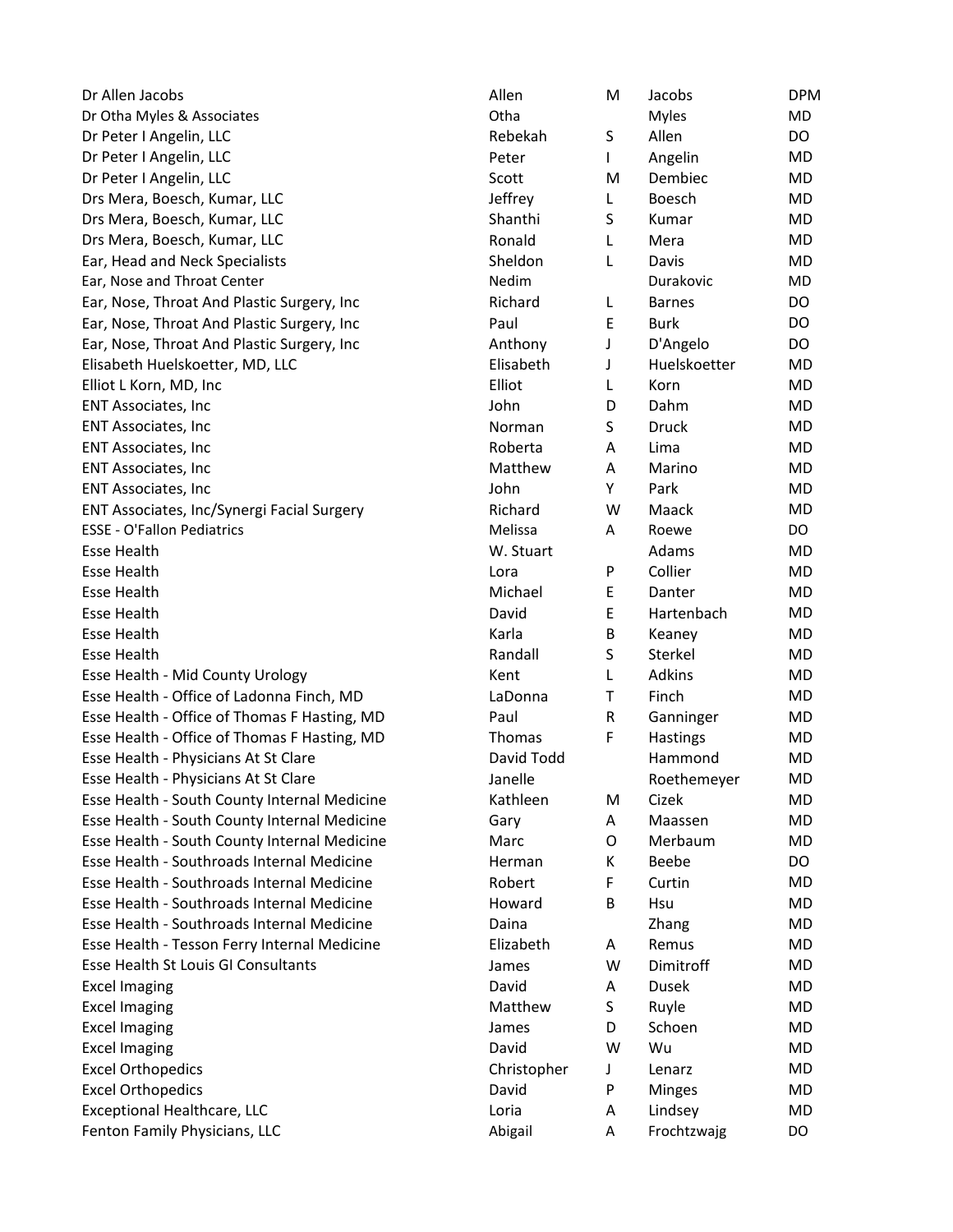| <b>Foot Healers</b>                                | Constantine  | S            | Kyramarios  | <b>DPM</b> |
|----------------------------------------------------|--------------|--------------|-------------|------------|
| Frederick Peet, DPM                                | Frederick    | J            | Peet        | <b>DPM</b> |
| Gateway Cardiology, PC                             | Yousef       |              | Abdulnabi   | <b>MD</b>  |
| Gateway Cardiology, PC                             | Bassam       |              | Al-Joundi   | MD         |
| Gateway Cardiology, PC                             | Tammam       |              | Al-Joundi   | MD         |
| Gateway Cardiology, PC                             | Nizar        | Α            | Assi        | MD         |
| Gateway Cardiology, PC                             | Liwa         | T            | Younis      | MD         |
| Gateway Gastroenterology, Inc                      | Jeffrey      | T            | Kreikemeier | <b>MD</b>  |
| Gateway Gastroenterology, Inc                      | Jeffrey      | E,           | Mathews     | MD         |
| Gateway Gastroenterology, Inc                      | <b>Brian</b> | $\mathsf{C}$ | McMorrow    | <b>MD</b>  |
| Gateway Gastroenterology, Inc                      | Rajeev       |              | Ramgopal    | MD         |
| Gateway Gastroenterology, Inc                      | Richard      | Τ            | Riegel      | <b>MD</b>  |
| Gateway Gastroenterology, Inc                      | Jonathan     | $\mathsf C$  | Seccombe    | <b>MD</b>  |
| Gateway Gastroenterology, Inc                      | Andrew       | Υ            | Su          | MD         |
| Gateway Gastroenterology, Inc                      | Fred         | н            | Williams    | <b>MD</b>  |
| Gateway Health Care Ltd                            | Mahrukh      | M            | Khan        | MD         |
| <b>Gateway Hospitalists</b>                        | Mohammed     | M            | Haque       | <b>MD</b>  |
| Gateway Midwest Healthcare                         | Harmeeta     | Κ            | Singh       | MD         |
| Gateway Spine & Joint, LLC                         | Eric         | H            | Sincoff     | MD         |
| Gero Med LLC                                       | Chantri      |              | Trinh       | <b>MD</b>  |
| Geromed, LLC                                       | Tony         | Τ            | Tang        | <b>MD</b>  |
| Glaucoma Consultants of St Louis, LLC              | Paul         | M            | Tesser      | MD, PhD    |
| Gregory R Galakatos, MD, LLC                       | Gregory      | R            | Galakatos   | <b>MD</b>  |
| Gynecology & Oncology Consultants, PC              | Alaa         | Α            | Elbendary   | MD         |
| Heart And Vascular Associates, LLC                 | Bryan        | D            | Piotrowski  | MD         |
| Hematology & Oncology Associates at St Luke's, LLC | Jason        | M            | Edwards     | <b>MD</b>  |
| Infertility Center of St Louis                     | Sherman      | J            | Silber      | MD         |
| InternaCare, LLC                                   | Christina    | B            | Skale       | MD         |
| Internal Medicine Associates of W County           | Tinna        | P            | King        | MD         |
| Internal Medicine Associates, Ltd                  | Keith        | Α            | Bernstein   | MD         |
| Internal Medicine Associates, Ltd                  | Barbara      | $\mathsf C$  | Jost        | <b>MD</b>  |
| Internal Medicine Associates, Ltd                  | Charlotte    | J            | Kennedy     | MD         |
| Internal Medicine Associates, Ltd                  | <b>Tariq</b> | S            | Tanoli      | <b>MD</b>  |
| Internal Medicine Associates, Ltd                  | John         | Α            | Wood        | <b>MD</b>  |
| Internal Medicine at WingHaven, LLC                | Gary         | D            | Gray        | <b>MD</b>  |
| Internal Medicine of Chesterfield, LLC             | Nadya        | Α            | Ajanee      | MD         |
| Internal Medicine of Chesterfield, LLC             | Chantal      | G            | Berez       | <b>MD</b>  |
| Internal Medicine of Chesterfield, LLC             | Kanwal       | M            | Khan        | MD         |
| Internal Medicine of Kirkwood, LLC                 | Terri        | L            | Carron      | MD         |
| Internal Medicine of St Luke's, LLC                | Diane        | M            | Hood        | MD         |
| Internal Medicine of St Luke's, LLC                | Sara         | Α            | Lander      | MD         |
| Internal Medicine of St Luke's, LLC                | Sarah        | Α            | Lord        | <b>MD</b>  |
| Internal Medicine of West County, LLC              | Roque        | S            | Ramos       | MD         |
| Interventional Anesthesia Pain Diagnostics         | Gary         | Α            | Muncy       | <b>MD</b>  |
| James C Bobrow, Inc                                | James        | $\mathsf C$  | Bobrow      | MD         |
| James J Coyle, MD, LLC                             | James        | J            | Coyle       | <b>MD</b>  |
| Jane E Loitman, MD                                 | Jane         | E            | Loitman     | MD         |
| Jeffrey Zohner, MD, LLC                            | Jeffrey      | R            | Zohner      | MD         |
| Jill Baer, MD, Practice of Pediatrics              | Kristen      | M            | Mennemeier  | MD         |
| John B Costello, MD                                | John         | В            | Costello    | MD         |
| John C Perlmutter, Inc                             | John         | $\mathsf C$  | Perlmutter  | MD         |
|                                                    |              |              |             |            |

| onstantine           | S | Kyramarios      | <b>DPM</b> |
|----------------------|---|-----------------|------------|
| ederick <sup>-</sup> | J | Peet            | <b>DPM</b> |
| pusef                |   | Abdulnabi       | MD         |
| assam                |   | Al-Joundi       | MD         |
| ammam                |   | Al-Joundi       | MD         |
| izar                 | А | Assi            | MD         |
| wa                   | T | Younis          | MD         |
| effrey               | T | Kreikemeier     | MD         |
| effrey               | Е | Mathews         | MD         |
| rian                 | C | <b>McMorrow</b> | MD         |
| ajeev                |   | Ramgopal        | MD         |
| ichard               | т | Riegel          | MD         |
| onathan              | C | Seccombe        | MD         |
| ndrew                | Υ | Su              | MD         |
| ed.                  | н | Williams        | MD         |
| <b>lahrukh</b>       | M | Khan            | MD         |
| <b>Iohammed</b>      | M | Haque           | MD         |
| armeeta              | К | Singh           | MD         |
| ric                  | н | Sincoff         | MD         |
| hantri               |   | Trinh           | MD         |
| ony                  | Τ | Tang            | MD         |
| aul                  | м | Tesser          | MD, PhI    |
| regory               | R | Galakatos       | MD         |
| laa                  | Α | Elbendary       | MD         |
| ryan                 | D | Piotrowski      | MD         |
| ıson                 | M | Edwards         | MD         |
| nerman               | J | Silber          | MD         |
| hristina             | B | Skale           | MD         |
| nna                  | P | King            | MD         |
| eith                 | Α | Bernstein       | MD         |
| arbara               | C | Jost            | MD         |
| harlotte             | J | Kennedy         | MD         |
| ariq                 | S | Tanoli          | MD         |
| hn (                 | А | Wood            | MD         |
| ary                  | D | Gray            | MD         |
| adya                 | А | Ajanee          | MD         |
| hantal               | G | <b>Berez</b>    | MD         |
| anwal                | Μ | Khan            | MD         |
| erri                 | L | Carron          | MD         |
| iane                 | M | Hood            | MD         |
| ara                  | Α | Lander          | MD         |
| arah                 | Α | Lord            | <b>MD</b>  |
| oque                 | S | Ramos           | MD         |
| ary                  | Α | Muncy           | MD         |
| ımes                 | C | Bobrow          | MD         |
| ımes                 | J | Coyle           | MD         |
| ıne                  | Ε | Loitman         | MD         |
| effrey!              | R | Zohner          | MD         |
| risten               | M | Mennemeier      | MD         |
| hn                   | В | Costello        | MD         |
| bhn                  | C | Perlmutter      | MD         |
|                      |   |                 |            |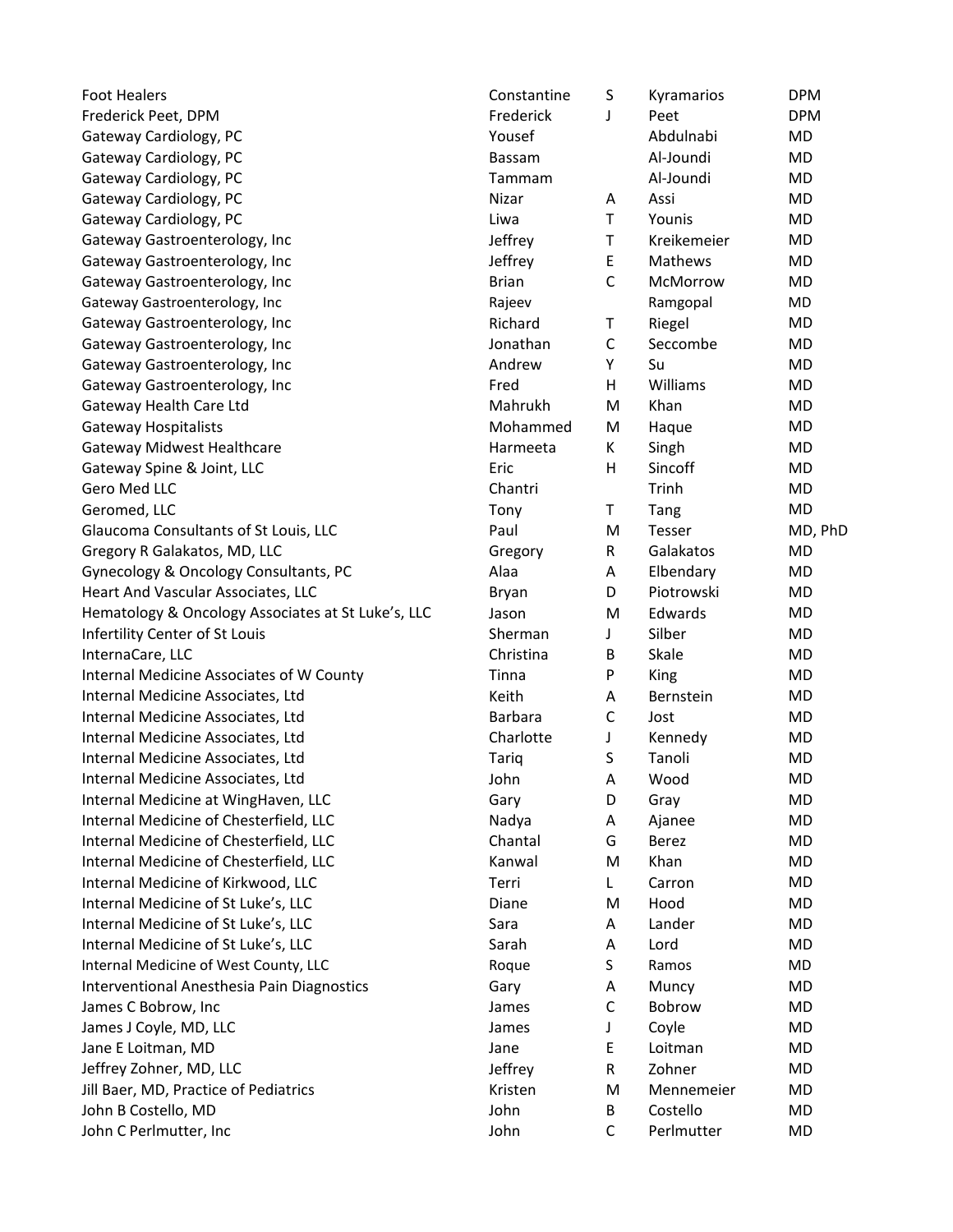| John F McAtee, Jr, MD                                 | John           | F            | McAtee Jr     | <b>MD</b>  |
|-------------------------------------------------------|----------------|--------------|---------------|------------|
| John M Laird, MD                                      | John           | M            | Laird Jr      | MD         |
| <b>KDB</b> Enterprise                                 | Kent           | D            | Branson       | <b>MD</b>  |
| Kennerly Internal Medicine                            | Charles        | J            | Willey        | <b>MD</b>  |
| Kenneth Ross, DO, LLC                                 | Kenneth        | Ε            | Ross          | DO         |
| Kirkwood Diagnostic And Orthopedic Associates, LLC    | Steven         | D            | Stahle        | MD         |
| Kirkwood Podiatry, Inc                                | Christian      |              | Wunderlich    | <b>DPM</b> |
| Lakshmi V Dundoo, MD                                  | Lakshmi        | V            | Dundoo        | <b>MD</b>  |
| Laser & Dermatologic Surgery Center, Inc              | George         | J            | Hruza         | MD         |
| Lawrence E Samuels, MD, Inc                           | Lawrence       | E            | Samuels       | MD         |
| Malik A Ahmed, MD                                     | Malik          | $\mathsf{L}$ | Ahmed         | <b>MD</b>  |
| Manzoor A Tariq, MD                                   | Manzoor        | Α            | Tariq         | <b>MD</b>  |
| Mary K O'Dowd, MD                                     | Mary           | К            | O'Dowd        | <b>MD</b>  |
| Maryland Heights Family And Acute Care                | Galina         |              | Rivkin        | <b>MD</b>  |
| Matthew Ricks, DO, LLC                                | Matthew        | T            | Ricks         | DO         |
| Max P Benzaquen, MD                                   | Max            | P            | Benzaquen     | <b>MD</b>  |
| <b>MCRM Fertility</b>                                 | Mira           |              | Aubuchon      | <b>MD</b>  |
| Medical Oncology/Hematology Consultants               | William        | J            | Moriconi      | <b>MD</b>  |
| Medical Specialists of St Luke's, Ltd                 | Naman          | A            | Ghazal-Albar  | MD         |
| Medical Weight Management Specialists, LLC            | Hani           | $\mathsf C$  | Soudah        | MD, PHD    |
| Mercy Clinic - Women's Health                         | Amy            | H            | Ruggeri       | MD         |
| Mercy Clinic Children's Heart Center                  | Manoj          | К            | Parimi        | MD         |
| Mercy Clinic Minimally Invasive Gyn                   | David          | J            | Levine        | <b>MD</b>  |
| Mercy Clinic OB/GYN                                   | Alampur Vijaya |              | Kumari        | MD         |
| <b>Mercy Clinic Pediatrics</b>                        | Thomas         | J            | Kasper        | <b>MD</b>  |
| Mercy Clinic Surgical Specialists, Inc                | Ryan           | L            | <b>Neff</b>   | <b>MD</b>  |
| Mercy Clinic Surgical Specialists, Inc                | Scott          | G            | Westfall      | <b>MD</b>  |
| Mercy Clinic Women's Health                           | Wendi          | M            | Carns         | <b>MD</b>  |
| Mercy Clinic Women's Health                           | Sheila         | E            | Drnec         | DO         |
| Mercy Clinic Women's Health                           | Jodi           | M            | Smith         | DO         |
| Mercy Clinic Women's Health                           | Sarah          | J            | Tilling       | DO         |
| <b>Mercy Medical Group</b>                            | Kent           | L            | Killian       | MD         |
| <b>Mercy Medical Group</b>                            | Gerald         | S            | Lowther       | <b>MD</b>  |
| Mercy Neonatal Intensive Care Follow-Up - Olive-Mason | Rohit          |              | Aswani        | MD         |
| Metro St Louis Renal Svc, Inc                         | Bhajanlal      | S            | Dara          | <b>MD</b>  |
| Metro West Anesthesia Group, Inc                      | Ajay           |              | Chalasani     | <b>MD</b>  |
| Metro West Anesthesia Group, Inc                      | Willard        | L            | Chamberlin    | DO         |
| Metro West Anesthesia Group, Inc                      | Susan          | L            | Dando         | DO         |
| Metro West Anesthesia Group, Inc                      | Joshua         | A            | Ferguson      | DO         |
| Metro West Anesthesia Group, Inc                      | John           | L            | Fontana       | <b>MD</b>  |
| Metro West Anesthesia Group, Inc                      | John           | D            | Gisi          | DO         |
| Metro West Anesthesia Group, Inc                      | Steven         | L            | Hahn          | <b>MD</b>  |
| Metro West Anesthesia Group, Inc                      | Christopher    | W            | Hamlin        | MD         |
| Metro West Anesthesia Group, Inc                      | Chance         |              | Juenger       | MD         |
| Metro West Anesthesia Group, Inc                      | Krishna        | M            | Kanakadandila | <b>MD</b>  |
| Metro West Anesthesia Group, Inc                      | Barry          | L            | Miller        | DO         |
| Metro West Anesthesia Group, Inc                      | Gregory        | P            | Ross          | DO         |
| Metro West Anesthesia Group, Inc                      | Luke           | $\mathsf{T}$ | Sehy          | MD         |
| Metro West Anesthesia Group, Inc                      | Thomas         | J            | Shaw          | DO         |
| Metro West Anesthesia Group, Inc                      | <b>Bruce</b>   |              | Sheade        | <b>MD</b>  |
| Metro West Anesthesia Group, Inc                      | William        | H            | Shultz        | <b>MD</b>  |
|                                                       |                |              |               |            |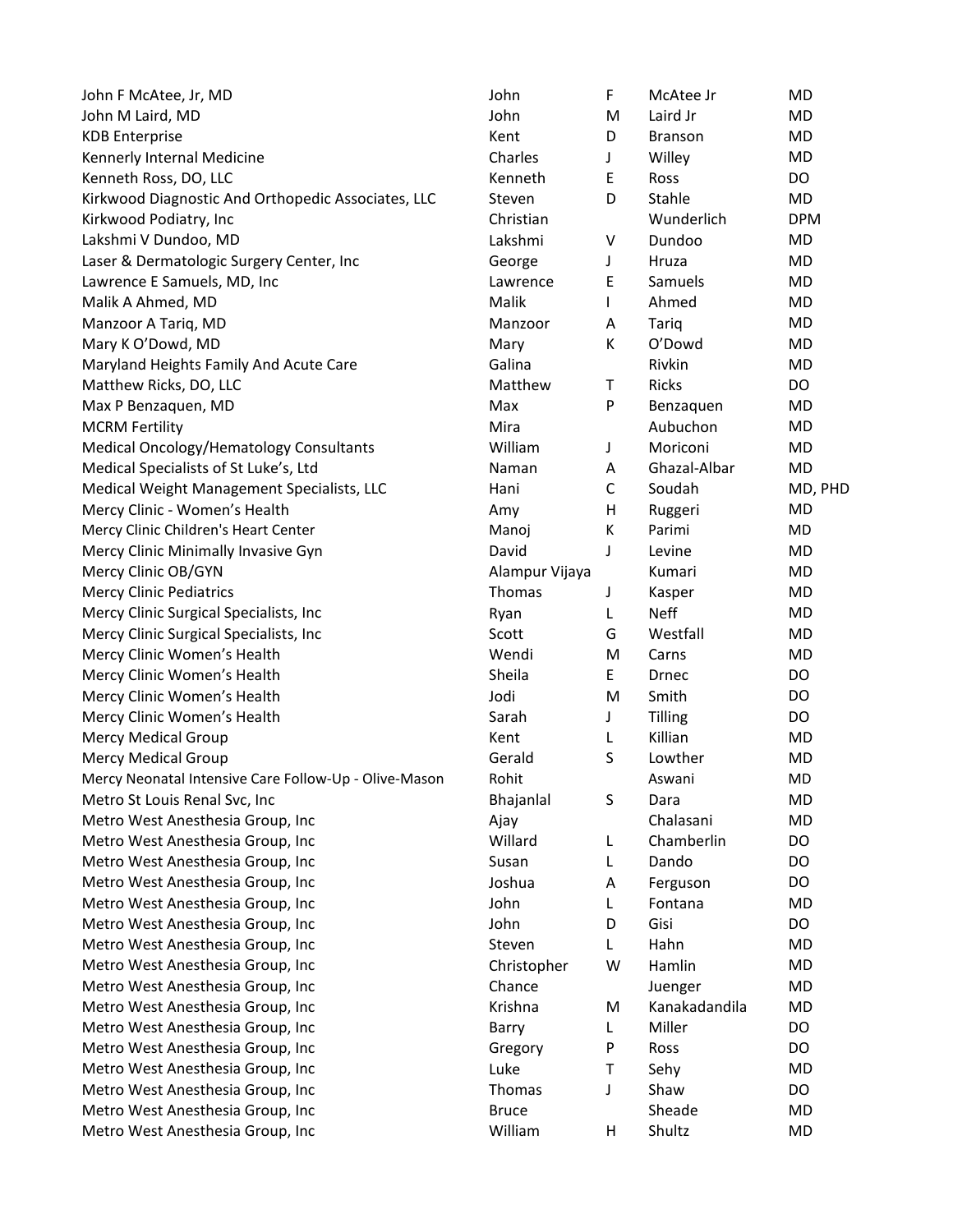Metropolitan OB-GYN Richard A Hartman Monte A Hartman Monte A Hartman Monte A Hartman Monte A Hartman Monte A H Metropolitan Urological Specialists, PC Steven W Bigg M Metropolitan Urological Specialists, PC and Motropolitan Urological Specialists, PC Metropolitan Urological Specialists, PC MICHAEL M Michael J Spezia, DO, Inc Michael J Spezia, DO, Inc Michael M Michael Yankowitz, DPM, LLC Michael Yankowitz DPM, LLC Mid America Psychiatric Consultants **Arif Habib Manual Arif Habib Manual Arif Habib Manual Arit Manual Arif Habib Manual Arif Habib Manual Arif Habib Manual Arif Habib Manual Arif Habib Manual Arif Habib Manual Arif Habib** Mid America Psychiatric Consultants Mid America As MidAmerica Skin Health & Vitality Center and Muchamerica Schin Health & Vitality Center Mid-County Orthopedics Scott Zehn Mid-County Orthopedics Midwest Bone And Joint Surgery Felix Felix Felix Felix Felix Felix Felix Fe Midwest Health Professionals, PC Tshiswake Monetationals, PC Midwest Heart Rhythm Carey S Fredman MD Midwest Imaging & Prevention **Robert A Yuen Manual** Robert A Robert A Robert A Robert A Wuen Monet A Yuen Monet A Yuen Monet A Yuen Monet A Yuen Monet A Yuen Monet A Yuen Monet A Yuen Monet A Yuen Monet A Yuen Monet A Yuen Midwest Medical Associates Inc **Alexander Rudoi Material Ade** Midwest Medicine Group, LLC Sangalay A Patwardhan Sanga Mid-West Podiatry & Associates Report A Duddy Report Report Report A Dudge Mid-West Podiatry & Associates **Harry Access Provides** Harry And Midwest Pulmonary And Critical Care Consultants, Inc Na Midwest Radiological Associates, PC and L Heller III Randall Randall R Heller III Manual R Heller III Mondates Midwest Radiological Associates, PC and A View Manuscript Q Vi Midwest Therapeutic Endoscopy, LLC Giuseppe Aliperti Moneta Midwest Vascular & Endovascular Surgery, LLC A Midwest Vascular and General Surgery Inc **Riggery** Ricardo Ricardo Ricardo Ricardo Ricardo Ricardo Ricardo Ricardo Ricardo Ricardo Ricardo Ricardo Ricardo Ricardo Ricardo Ricardo Ricardo Ricardo Ricardo Ricardo Ricardo Ric Missouri Bone And Joint Center, Inc **Missouri** Bone And Joint Center, Inc Missouri Endocrine and Diabetes Center Amin Radparvar Martin Rad Missouri Medical Partners, LLC Sreenu Adam Sreenu Adam Sreenu Adam Sreenu Adam Sr Missouri Medical Partners, LLC VI Missouri Orthopedic And Arthroscopic Surgery Inc Thomas Mohammad Ghani, MD Mohammad Ghani MD Motion Orthopaedics Donald R Bassman Motion Orthopaedics Motion Orthopaedics Timothy D Farley Motion D Farley MD Farley MD Farley MD Farley MD Farley MD Farley MD Farley MD Farley MD Farley MD Farley MD Farley MD Farley MD Farley MD Farley MD Farley MD Farley MD Farley MD Farley Motion Orthopaedics Ty Multi Care Medical, PC Melvin B Saltzman DO Melvin B Saltzman DO Melvin B Saltzman DO M Multi-Care Medical PC **Robyn Lawrence DO** Robyn Robyn Robyn Robyn Robyn Robyn Robyn Robyn Robyn Robyn Robyn Robyn Robyn Robyn Robyn Robyn Robyn Robyn Robyn Robyn Robyn Robyn Robyn Robyn Robyn Robyn Robyn Robyn Robyn Robyn Nayak Plastic Surgery And Skin Enhancement Center La Neil S Snyder, DPM, PC Neil S Snyder, DPM, PC Neil S Snyder, DPM, PC Meredith B Shyder, DPM, PC Nephrology And Hypertension Specialists LLC Al Nephrology And Hypertension Specialists LLC Ju Nephrology And Hypertension Specialists LLC Nicholas Gourtzelis Mi Nephrology And Hypertension Specialists LLC He Nephrology And Hypertension Specialists, LLC Alexandelis Alexis C Alexis C AI Nephrology And Hypertension Specialists, LLC Lis Nephrology And Hypertension Specialists, LLC Danimology Nephrology And Hypertension Specialists, LLC John G Mellas Mo Nephrology Care of St Louis, LLC Svethal Chunduri Monet Chunduri Monet Chunduri MONE Nephrology Care of St Louis, LLC Animal G Melo Management And Neurospinal Surgery, PC J. Next Step Foot And Ankle Centers, Inc Fig. 1988. The Ellen H College Ellen H College Ellen H College Ellen H Col Next Step Foot And Ankle Centers, Inc **Next Step Foot And Ankle Centers**, Inc

| chard            | A | Hartman       | MD         |
|------------------|---|---------------|------------|
| even             | W | <b>Bigg</b>   | MD         |
| mes              | P | Lovinggood    | MD         |
| lichael          | D | Marcus        | MD         |
| lichael          | J | Spezia        | DO         |
| ichael           |   | Yankowitz     | <b>DPM</b> |
| ʻif              |   | Habib         | MD         |
| sif              |   | Habib         | MD         |
| seph             | Α | Muccini Jr    | <b>MD</b>  |
| :ott             |   | Zehnder       | MD         |
| elix             | F | Ungacta       | MD         |
| hiswaka          | B | Kayembe       | MD         |
| arey             | S | Fredman       | MD         |
| bert             | A | Yuen          | MD         |
| exander          |   | Rudoi         | MD         |
| injay            | A | Patwardhan    | MD         |
| bert             | K | Duddy         | <b>DPM</b> |
| arry             | J | Visser        | <b>DPM</b> |
| adeem            |   | Ahmed         | MD         |
| andall           | L | Heller III    | MD         |
| ncent            | Q | Joe           | MD         |
| iuseppe          |   | Aliperti      | MD         |
| yaz              | А | Malik         | MD         |
| cardo            |   | Rao           | MD         |
| ٥.               | A | Whiteside     | MD         |
| min              |   | Radparvar     | MD         |
| eenu             |   | Ada           | <b>MD</b>  |
| adimir           |   | Milo          | MD         |
| าomas            | м | Hawk          | MD         |
| lohammad         |   | Ghani         | MD         |
| onald            | R | Bassman       | MD         |
| mothy            | D | Farley        | MD         |
| <sub>/</sub> ler | R | Krummenacher  | MD         |
| lelvin           | В | Saltzman      | DO         |
| obyn             | L | Haithcock     | DO         |
| ıxmeesh          | D | Nayak         | MD         |
| eil              | S | Snyder        | <b>DPM</b> |
| leredith         | В | Stuart        | <b>DPM</b> |
| ejandro          | C | Alvarez       | MD         |
| an               | C | Garcia        | MD         |
| icholas          |   | Gourtzelis    | MD         |
| eidi             | Ε | Joist         | MD         |
| exis             | C | Argoudelis    | MD         |
| ssa              | M | Lopez-Concagh | MD         |
| anijela          |   | Mataic        | MD         |
| ۱hn              | G | Mellas        | MD         |
| etha             |   | Chunduri      | MD         |
| nibal            | G | Melo          | MD         |
| Alexendar        |   | Marchosky     | MD         |
| len              | н | Colgan        | <b>DPM</b> |
| cob              | W | Lamb          | <b>DPM</b> |
|                  |   |               |            |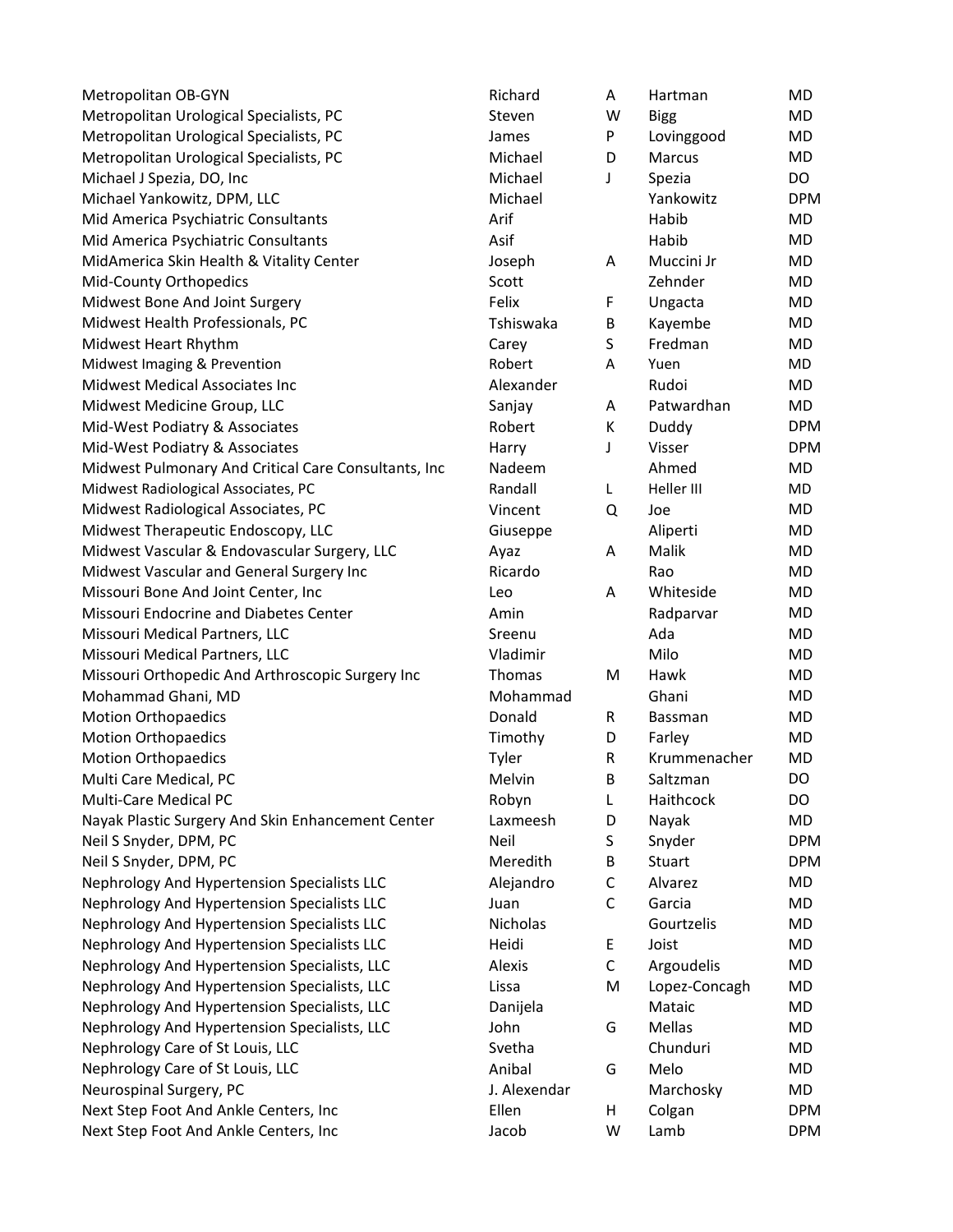Next Step Foot And Ankle Centers, Inc Krista N Next Next Step Foot And Ankle Centers, Inc Daniel D Northwest Oral Surgeons Stephen W Higgs Stephen W Stephen W Higgs Stephen W Stephen W Stephen W Stephen W Higgs Stephen W Stephen W Stephen W Stephen W Stephen W Stephen W Stephen W Stephen W Stephen W Stephen W Stephen W Northwest Oral Surgeons **Maryann** L Udy DMD Obstetrics & Gynecology Care LLC Allison N MD Obstetrics & Gynecology Care LLC Barbara A Barbara Barbara A Barbara A Barbara A Barbara A Barbara A Barbara A Walsh MD Obstetrics Associates of St Louis, Inc Laura I Moore Muslim I Laura I Moore Muslim I Moore Muslim I Moore Muslim I Moore Muslim I Moore Muslim I Moore Muslim I Moore Muslim I Moore Muslim I Moore Muslim I Moore Muslim I Mo Olympic Rehab, Wellness And Pain Center Alexander A Ophthalmology Associates Gregg And Gregg J Bergeg J Bergeg J Bergeg J Bergeg J Bergeg G Ophthalmology West, Inc Barry D Milder Months and Barry D Milder Months Barry D Milder Months Barry D Milder M Oral & Maxillofacial Surgeons, Inc Kenneth E Kram RMD Orthopedic & Sports Medicine, Inc **Russell Contracts** R Orthopedic Associates, LLC R. R Analysis DPM R Orthopedic Associates, LLC William K Feinstein MD Feinstein MD V Orthopedic Associates, LLC Richard E Hulsey MD Orthopedic Associates, LLC Robert S Kramer MD R Orthopedic Associates, LLC Christopher Mudd Mudd Mudd C Orthopedic Associates, LLC Michael P Nogalski MD Orthopedic Associates, LLC Ryan T Pitts MD Pitts MD Pitts MD Pitts MD Pitts MD Pitts MD Pitts MD Pitts MD Pitts MD Pitts MD Pitts MD Pitts MD Pitts MD Pitts MD Pitts MD Pitts MD Pitts MD Pitts MD Pitts MD Pitts MD Pitts MD Orthopedic Associates, LLC Gary J Schwidt MD Gary J Schwidt Gary J Schwidt Gary J Schwidt Gary J Schwidt Gary J Orthopedic Center Of St Louis Mahesh R Bagwe M Orthopedic Specialists, PC Michael Chabot DO Orthopedic Specialists, PC Matthew D Collard DO Collard DO Collard DO Collard DO Collard DO Collard DO Collard D Orthopedic Specialists, PC **Richard F Howard P Howard P Howard P Howard P Howard P Howard P Howard P Howard DO** Orthopedic Specialists, PC Orthopedic Sports Medicine & Spine Care Institute David David David Sports Medicine & Spine Care Institute Orthopedic Sports Medicine & Spine Care Institute Core Pain And Rehabilitation Specialists Of St Louis Helen Blake Manus Pain And Rehabilitation Specialists Of St Louis Thomas K Lee M Parkcrest Orthopedics and AD Emanuel Markcrest Orthopedics Parkcrest Plastic Surgery David A Capital A Capital A Capital A Capital A Capital A Capital A Capital A Capital A Capital A Capital A Capital A Capital A Capital A Capital A Capital A Capital A Capital A Capital A Capital Paul D Rottler, MD, PC Paul D Rottler MD, PC Pediatrix Medical Group of Missouri Mohamad Al-Hosni Muslim Muslim Muslim Muslim M Pediatrix Medical Group of Missouri **Creational Accord Gregory R** G Pediatrix Medical Group of Missouri and Muslem Muslem Muslem Muslem Muslem Muslem Muslem Muslem Muslem Muslem M Pediatrix Medical Group of Missouri Nilliam T Chao Monte View Pediatrix Medical Group of Missouri Cary L Dreyer Gary L Dreyer Gary L Dreyer Gary L Dreyer Gary Gary L Dreyer Pediatrix Medical Group of Missouri Hall Material Hall Hall Hall Hall Hall Mo Pediatrix Medical Group of Missouri **Erases** E Pediatrix Medical Group of Missouri Cassacre Cassandra C Pediatrix Medical Group of Missouri **Sandy A Thackadiyi** Sandy Sandy M Pepose Vision Institute, PC Nancy MB Performance Rehabilitation Ravi Yadava DO Ravi Ravi Yadava DO Ravi Ravi Yadava DO Ravi Ravi Yadava DO Ravi Rav Precision Plastic Surgery, PC and T Lionelli Motor Gerald T Lionelli MD Gerald T Lionelli MD Gerald T Lionelli MD Premier Care Orthopedics & Sports Medicine Coles E L'Annuel Coles E L'Annuel Model Coles E L'Annuel Model Cole Premier Heart Group Leslie E Mezet Monthly Leslie E Mezet Music Leslie E Mezet Music Les Premier Medical Physicians, LLC - Crestwood Anahiel Anahiel Anahit Daniel Premier Medical Physicians, LLC - Crestwood Annamaries Annamarie Annamarie Goldstien DO Premier Medical Physicians, LLC - Crestwood David N Cantor D Premier Medical Physicians, LLC - Fenton Buckley MD Premier Medical Physicians, LLC - St Louis Hills V

| <rista< th=""><th>Ν</th><th>Nelson</th><th><b>DPM</b></th></rista<> | Ν | Nelson         | <b>DPM</b> |
|---------------------------------------------------------------------|---|----------------|------------|
| <b>Daniel</b>                                                       | J | Thouvenot      | <b>DPM</b> |
| itephen                                                             | W | Hiatt          | <b>DDS</b> |
| Maryann                                                             | L | Udy            | <b>DMD</b> |
| Allison                                                             | Ν | Walsh          | MD         |
| Barbara                                                             | A | Walsh          | MD         |
| .aura                                                               | L | Moore          | MD         |
| <b>Nexander</b>                                                     | D | Beyzer         | MD         |
| Gregg                                                               | J | Berdy          | MD         |
| Barry                                                               | D | Milder         | MD         |
| <b>Cenneth</b>                                                      | E | Kram           | <b>DMD</b> |
| <b>Russell</b>                                                      | C | Cantrell       | MD         |
| ι.                                                                  | R | Aaranson       | <b>DPM</b> |
| Nilliam                                                             | Κ | Feinstein      | MD         |
| <b>Richard</b>                                                      | E | Hulsey         | MD         |
| obert                                                               | S | Kramer         | MD         |
| Christopher                                                         |   | Mudd           | MD         |
| Michael                                                             | P | Nogalski       | MD         |
| <b>kyan</b>                                                         | Τ | Pitts          | MD         |
| Gary                                                                | J | Schmidt        | MD         |
| Mahesh                                                              | R | <b>Bagwe</b>   | MD         |
| Michael                                                             | C | Chabot         | DO         |
| Matthew                                                             | D | Collard        | DO         |
| <b>Richard</b>                                                      | F | Howard         | DO         |
| evin)                                                               | D | Rutz           | MD         |
| )avid                                                               | S | Raskas         | MD         |
| Corey                                                               | G | Solman         | MD         |
| Helen                                                               |   | <b>Blake</b>   | MD         |
| <b>Thomas</b>                                                       | K | Lee            | MD         |
| ames                                                                | P | Emanuel        | MD         |
| )avid                                                               | A | Caplin         | MD         |
| aul                                                                 | D | Rottler        | MD         |
| <b>Mohamad</b>                                                      |   | Al-Hosni       | MD         |
| Gregory                                                             | R | Booth          | MD.        |
| ay                                                                  | Α | <b>Brenner</b> | MD         |
| <b>Nilliam</b>                                                      | Τ | Chao           | MD         |
| Gary                                                                | L | Dreyer         | MD         |
| <b>Heather</b>                                                      | D | Hall           | <b>MD</b>  |
| rzsebet                                                             |   | Jung           | MD         |
| Cassandra                                                           | В | Orellana       | DO         |
| iandy                                                               | M | Thakadiyil     | MD         |
| Vancy                                                               | M | Holekamp       | MD         |
| ≷avi                                                                |   | Yadava         | DO         |
| Gerald                                                              | т | Lionelli       | MD         |
| Coles                                                               | E | L'Hommedieu    | MD         |
| eslie                                                               | E | Mezei          | MD         |
| <b>Anahit</b>                                                       |   | Danielyan      | MD         |
| Annamarie                                                           |   | Goldstien      | DO         |
| )avid                                                               | Ν | Kantor         | DO         |
| Brenda                                                              | L | <b>Buckley</b> | MD         |
| /incent                                                             | P | Fortunato      | MD         |
|                                                                     |   |                |            |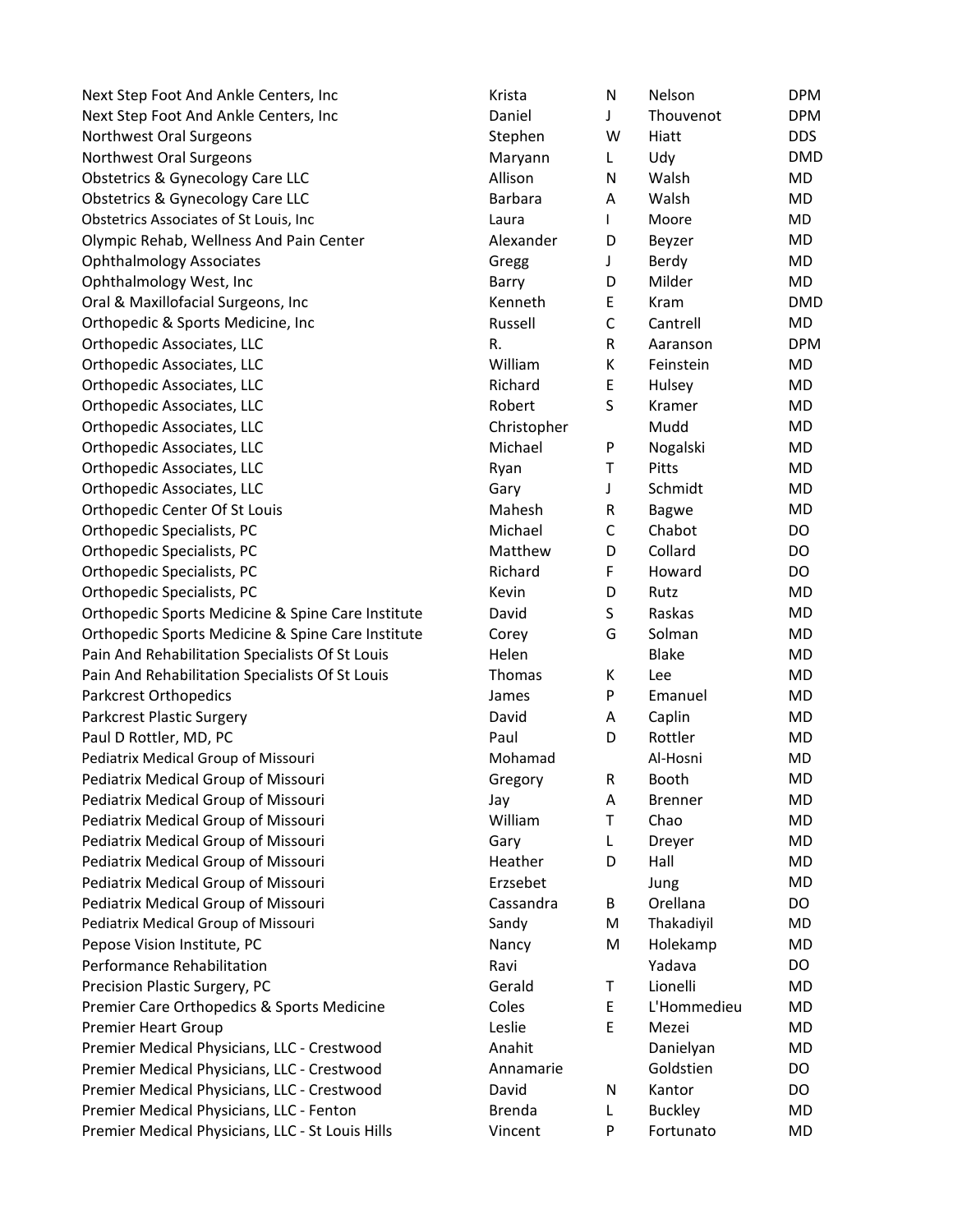| Primary Care of Cedar Hill, LLC                  | Dale            |              | <b>Brewer</b>   | DO         |
|--------------------------------------------------|-----------------|--------------|-----------------|------------|
| Primary Care of Cedar Hill, LLC                  | Deborah         | A            | Depew           | DO         |
| Primary Care of Cedar Hill, LLC                  | Joseph          | F            | Eickmeyer       | DO         |
| Primary Care of Cedar Hill, LLC                  | <b>Brittany</b> |              | Herrin          | DO         |
| Primary Care of Cedar Hill, LLC                  | Paul            | A            | Metcalf         | DO         |
| Primary Care of Cedar Hill, LLC                  | Robert          | M            | Patterson       | DO         |
| Primary Care of Cedar Hill, LLC                  | Kyle            | D            | Toti            | DO         |
| Primary Care of Eureka, LLC                      | Heather         | D            | Gjorgjievski    | DO         |
| Primary Care of Imperial, LLC                    | Nicole          | E            | <b>Baker</b>    | DO         |
| Primary Care of Imperial, LLC                    | Melissa         |              | Muench          | DO         |
| Primary Care of Imperial, LLC                    | Michael         | A            | Patterson       | DO         |
| Probst, Behm And Clancy OB/GYN Services, PC      | James           | $\mathsf{R}$ | Probst          | <b>MD</b>  |
| Professional Athletic Orthopedics, LLC           | Andrew          | W            | <b>Brown</b>    | MD         |
| Professional Athletic Orthopedics, LLC           | Richard         | C            | Lehman          | MD         |
| Professionals in OB-GYN                          | Jeffrey         | $\sf S$      | Mormol          | <b>MD</b>  |
| Psych Care Consultants, LLC                      | M. Javed        |              | Qasim           | MD         |
| <b>Psych Solutions</b>                           | Zafar           |              | Rehmani         | MD         |
| Radiation Oncology Consultants of W County       | David           | F            | <b>Butler</b>   | MD         |
| Rajiv L Yadava, DO                               | Rajiv           | L            | Yadava          | <b>DO</b>  |
| Rectal Diagnostics And Treatment Center          | Steven          | M            | Abbadessa       | DO         |
| Retina Associates of St Louis, Inc               | Blonie          | W            | Dudney          | <b>MD</b>  |
| Retina Associates of St Louis, Inc               | David           | A            | Glaser          | MD         |
| Retina Associates of St Louis, Inc               | Clayton         | G            | Scanlon         | MD         |
| Retina Associates of St Louis, Inc               | Carla           |              | Territo         | MD         |
| Retina Consultants, Ltd dba The Retina Institute | Kevin           | J            | Blinder         | MD         |
| Retina Consultants, Ltd dba The Retina Institute | Sabin           |              | Dang            | MD         |
| Retina Consultants, Ltd dba The Retina Institute | Alia            | К            | Durrani         | MD         |
| Retina Consultants, Ltd dba The Retina Institute | Nicholas        | E            | Engelbrecht     | <b>MD</b>  |
| Retina Consultants, Ltd dba The Retina Institute | Daniel          | P            | Joseph          | MD, PHD    |
| Retina Consultants, Ltd dba The Retina Institute | Thomas          | К            | Krummenacher    | MD         |
| Retina Consultants, Ltd dba The Retina Institute | Richard         | J            | Rothman         | MD         |
| Retina Consultants, Ltd dba The Retina Institute | Gaurav          | К            | Shah            | MD         |
| Retina Consultants, Ltd dba The Retina Institute | <b>Bradley</b>  | T            | Smith           | <b>MD</b>  |
| Rheumatology Associates, LLC                     | Linda           | M            | Hunt            | MD         |
| Robert A Brinkman, MD, LLC                       | Robert          | Α            | <b>Brinkman</b> | MD         |
| Robert D Craig, MD                               | Robert          | D            | Craig           | MD         |
| Robert West LC                                   | Robert          | M            | West            | DO         |
| Saint Louis Associates in OB/GYN, Inc            | Kent            | L            | Snowden         | MD         |
| Saint Louis Orthopedics and Sports Medicine      | Glen            | E            | Johnson         | <b>MD</b>  |
| Sam Hawatmeh, MD, PC                             | Sara            | L            | Hawatmeh        | MD         |
| Schmid Adult Health and Wellness, Inc            | Tania           | L            | Schmid          | MD         |
| <b>Scott Radiological Group</b>                  | Jason           | Α            | Kayser          | MD         |
| Shari L Kaminsky, DPM, PC                        | Shari           | L            | Kaminsky        | <b>DPM</b> |
| Shawn L Berkin, DO                               | Shawn           | L            | <b>Berkin</b>   | DO         |
| <b>Signature Health Services</b>                 | Benjamin        | P            | Crane           | MD         |
| <b>Signature Health Services</b>                 | <b>Brian</b>    | Α            | Fissel          | MD         |
| <b>Signature Health Services</b>                 | Rhoderic        | P            | Mirkin          | MD         |
| <b>Signature Health Services</b>                 | Christopher     | P            | O'Boynick       | MD         |
| <b>Signature Health Services</b>                 | Craig           | R            | Ruble           | MD         |
| Signature Medical Group, Inc                     | Christopher     | p            | O'Boynick       | MD         |
| SLUCare                                          | Sandeep         |              | Dhindsa         | MD         |
|                                                  |                 |              |                 |            |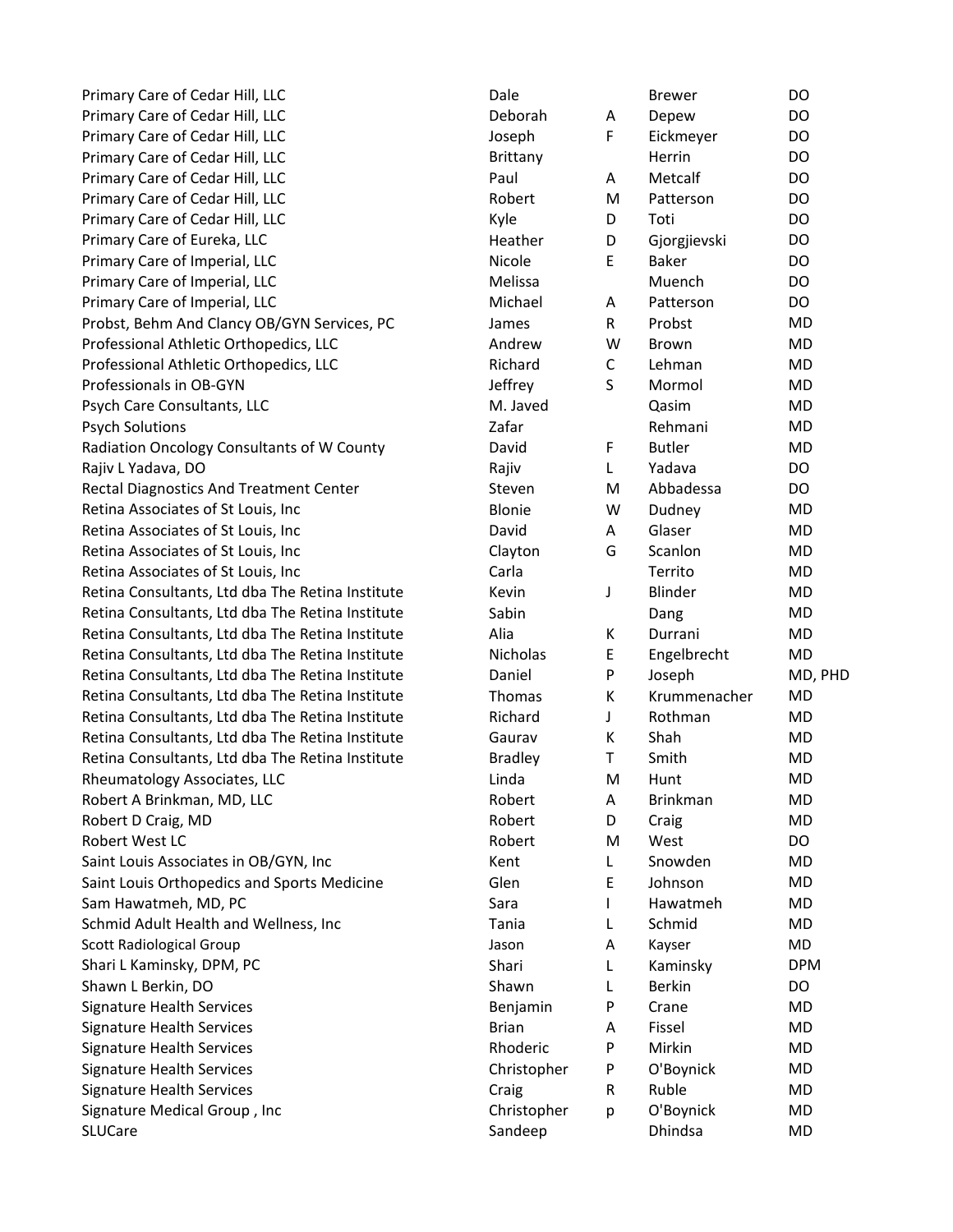| <b>SLUCare</b>                                        | Jose           | D            | Eugenio-Colon     | MD         |
|-------------------------------------------------------|----------------|--------------|-------------------|------------|
| SLUCare                                               | Gerald         | М            | Mahon             | MD         |
| SLUCare                                               | Ravi           | P            | Nayak             | MD         |
| SLUCare                                               | Steven         | M            | Pincus            | MD         |
| SLUCare                                               | Katie          | S            | Schroeder         | MD         |
| SLUCare                                               | Alan           | B            | Silverberg        | MD         |
| SLUCare                                               | Andrew         | $\mathsf C$  | Steele            | MD         |
| SLUCare                                               | Francisco      | P            | Xynos             | MD         |
| SLUCare                                               | Pericles       |              | Xynos             | MD         |
| SLUCare Dept of OB, GYN & Women's Health              | Jennifer       | A            | <b>Bickhaus</b>   | MD         |
| SLUCare Dept of OB, GYN & Women's Health              | Amy            | $\mathsf{C}$ | Bilyeu            | MD         |
| SLUCare Dept of OB, GYN & Women's Health              | Christopher    | Q            | Buchanan          | MD         |
| SLUCare Dept of OB, GYN & Women's Health              | Alan           |              | Buchbinder        | MD         |
| SLUCare Dept of OB, GYN & Women's Health              | Eugen          | С            | Campian           | MD         |
| SLUCare Dept of OB, GYN & Women's Health              | Katherine      | S            | Childress         | MD         |
| SLUCare Dept of OB, GYN & Women's Health              | Allan          | J            | Fisher            | MD         |
| SLUCare Dept of OB, GYN & Women's Health              | Jennifer       | M            | Goldkamp          | MD         |
| SLUCare Dept of OB, GYN & Women's Health              | Shannon        | M            | Grabosch          | MD         |
| SLUCare Dept of OB, GYN & Women's Health              | Gilad          | A            | Gross             | MD         |
| SLUCare Dept of OB, GYN & Women's Health              | John           | T.           | Hoff              | MD         |
| SLUCare Dept of OB, GYN & Women's Health              | Mary           | B            | Holloran-Schwartz | MD         |
| SLUCare Dept of OB, GYN & Women's Health              | Ming-Shian     |              | Kao               | MD         |
| SLUCare Dept of OB, GYN & Women's Health              | Kia            | S            | Lannaman          | MD         |
| SLUCare Dept of OB, GYN & Women's Health              | Leslie         | Α            | McCloskey         | MD         |
| SLUCare Dept of OB, GYN & Women's Health              | Dorothea       | J            | Mostello          | MD         |
| SLUCare Dept of OB, GYN & Women's Health              | Diane          | M            | Petersen          | MD         |
| SLUCare Dept of OB, GYN & Women's Health              | Amy            | J            | Ravin             | MD         |
| SLUCare Dept of OB, GYN & Women's Health              | Melissa        | A            | Schwartz          | MD         |
| SLUCare Dept of OB, GYN & Women's Health              | Mitul          | B            | Shah              | MD         |
| SLUCare Dept of OB, GYN & Women's Health              | <b>Tracy</b>   | М            | Tomlinson         | MD         |
| Sound Health Services, PC                             | Randall        | Α            | Clary             | MD         |
| Sound Health Services, PC                             | James          | W            | Forsen            | MD         |
| Southwest Oral Surgery                                | Gregg          | W            | Hosch             | <b>DDS</b> |
| Southwest Oral Surgery                                | <b>Brian</b>   | R            | Oglander          | <b>DMD</b> |
| Southwest Oral Surgery                                | Robert         | A            | Reti              | <b>DDS</b> |
| Southwest Women's Health                              | Chadwick       | Τ            | Caudill           | MD         |
| SSM Medical Group At Cross Keys                       | David          | Κ            | Bean              | DO         |
| St Louis Cancer Care, LLP                             | J. Daniel      |              | Cuevas            | MD         |
| St Louis Cancer Care, LLP                             | Craig          | R            | Hildreth          | MD         |
| St Louis Cancer Care, LLP                             | Giancarlo      | Α            | Pillot            | MD         |
| St Louis Cardiology Center, PC                        | Jerome         | V            | Dwyer             | MD         |
| St Louis Cardiovascular Center                        | William        | R            | Reilly            | MD         |
| St Louis Children's Specialty Care Center             | Mark           | L            | Miller            | MD         |
| St Louis Comestic Surgery, Inc                        | Herluf         | G            | Lund              | MD         |
| St Louis Comestic Surgery, Inc                        | Charles        | R            | Nathan            | MD         |
| St Louis County Nephrology                            | Nabil          | н            | Tauk              | <b>MD</b>  |
| St Louis County Oral & Maxillofacial Surgery, Inc, PC | <b>Bradley</b> | R            | Carn              | DMD, MD    |
| St Louis County Oral & Maxillofacial Surgery, Inc, PC | <b>Brent</b>   | L            | Kincaid           | <b>DDS</b> |
| St Louis County Oral & Maxillofacial Surgery, Inc, PC | Timothy        | M            | Weber             | MD, DMD    |
| St Louis County Oral & Maxillofacial Surgery, Inc, PC | Richard        | W            | Weber Jr          | MD, DDS    |
| St Louis Eye Care Specialists; LLC                    | Andrew         | N            | <b>Blatt</b>      | MD         |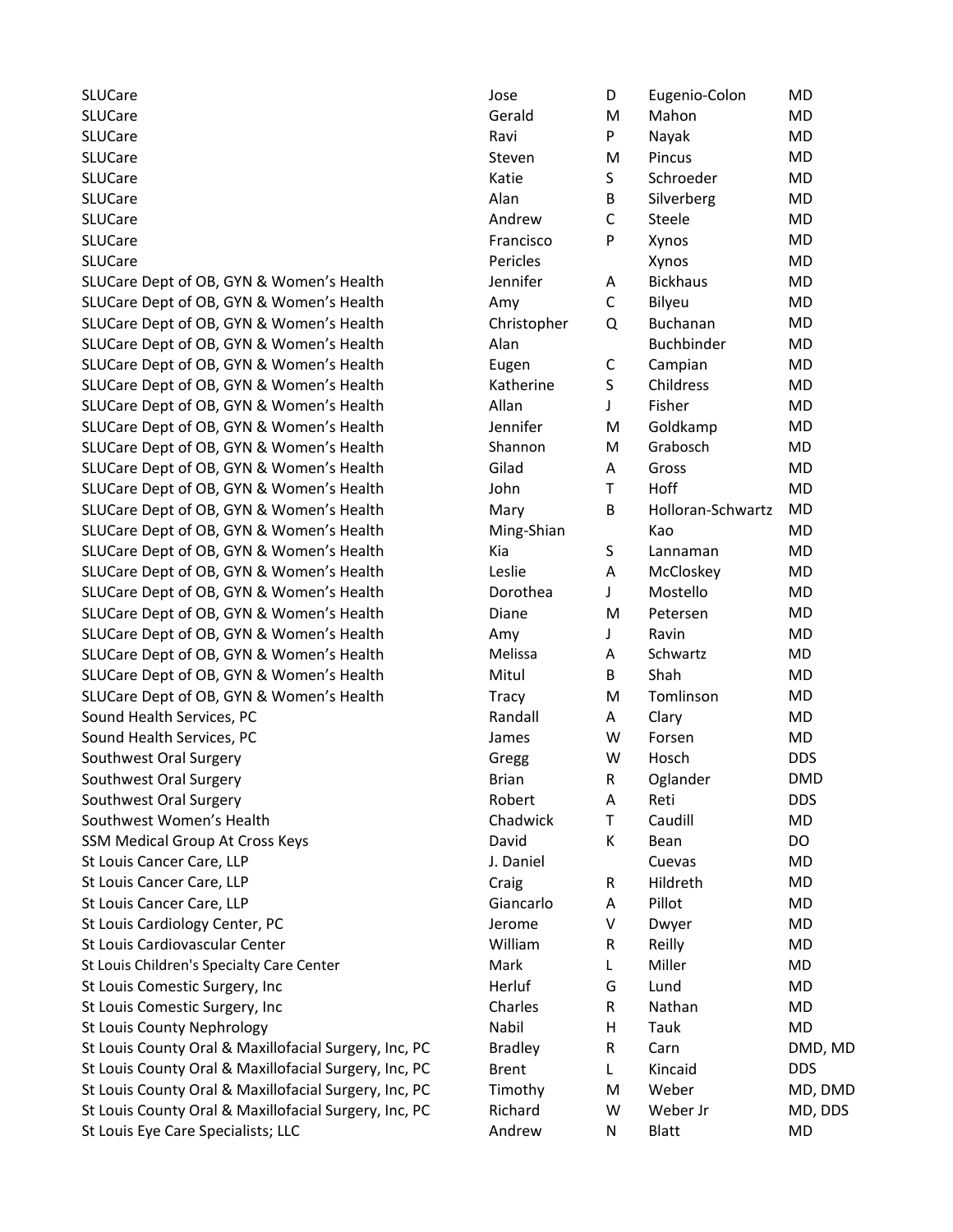St Louis Eye Institute St Louis Heart and Vascular, PC Robert 2008 and Robert 2008 St Louis Heart and Vascular, PC Prade example and Prade practice of Prade St Louis Heart And Vascular, PC St Louis Heart and Vascular, PC Dennis Dennis Dennis Dennis Dennis Dennis Dennis Dennis Dennis Dennis Dennis D St Louis Heart and Vascular, PC St Louis Heart and Vascular, PC St Louis Heart and Vascular, PC George George George George George George George George George George George G St Louis Heart and Vascular, PC Using Management Control Control of Layers and Management Control O St Louis Heart and Vascular, PC Rafique Rafique Rafique Rafique Rafique Rafique R St Louis Heart and Vascular, PC St Louis Heart and Vascular, PC St Louis Heart and Vascular, PC St Louis Heart and Vascular, PC St Louis Heart Institute St Louis Medical Professionals, LLC St Louis Nephrology Associates, LLC St Louis Nephrology Associates, LLC St Louis Nephrology Associates, LLC St Louis Orthopedic Surgeons, Inc Daniel Base Courses St Louis Pain Consultants, LLC St Louis Sports Health, LLC St Louis Surgical Consultants, Ltd Nicholas Nicholas Nicholas Nicholas Nicholas Nicholas Nicholas Nicholas Nic St Louis Surgical Consultants, Ltd Christopher Christopher Christopher Christopher Christopher Christopher Christopher Christopher Christopher Christopher Christopher Christopher Christopher Christopher Christopher Christo St Louis Surgical Consultants, Ltd Hannah-Ngoch Hannah-Hannah-Hannah-Hannah-Hannah-Hannah-Hannah-Hannah-Hannah-St Louis Surgical Consultants, Ltd St Louis Surgical Consultants, Ltd St Louis Urological Surgeons, Inc St Louis Urological Surgeons, Inc David David David David David David David David David David David David Davi St Louis Urological Surgeons, Inc St Louis Urological Surgeons, Inc Kendall Surgeons and Kendall Surgeons of Kendall Surgeons of Kendall Surgeons St Louis Urological Surgeons, Inc Christopher Christopher Christopher Christopher Christopher Christopher Christopher Christopher Christopher Christopher Christopher Christopher Christopher Christopher Christopher Christop St Louis Urological Surgeons, Inc St Louis Urological Surgeons, Inc St Louis Urological Surgeons, Inc St Louis Urological Surgeons, Inc Asim Razzar MD Asim Razza St Louis Urological Surgeons, Inc. St Louis West Oral/Max Surgery David David David David David David David David D St Louis Women's Health Care St Louis Women's Health Care Christian Christian Christian Christian Christian Christian Christian Christian C St Louis Women's Health Care Richards Controller Richards Richards Richards Richards Richards Richards Richards St Luke's Occupational Medicine Stacy G Blum, DO Stephen Schuman, MD STL Orthopedics, Ltd Kirsten Anders Kirsten Anders Kirsten Anders Kirsten Anders K STL Orthopedics, Ltd Robert Robert Robert Robert Robert Robert Robert Robert Robert Robert Robert Robert Robert Robert Robert Robert Robert Robert Robert Robert Robert Robert Robert Robert Robert Robert Robert Robert Rober StLouis Medical Professionals LLC Maximum Maximum N Suburban Surgical Associates, Inc Brent Brent Brent Brent Brent Brent Brent Brent Brent Brend Brend Brend Bre Suburban Surgical Associates, Inc Eric Suburban Surgical Associates, Inc Lawrence Lawrence Lawrence Suburban Surgical Associates, Inc

| Adam            | R | Fedyk         | MD         |
|-----------------|---|---------------|------------|
| Robert          | A | Armbruster    | MD         |
| Pradeep         | A | Chandra       | DO         |
| Sundeep         |   | Das           | MD         |
| Dennis          | N | Glascock      | DO         |
| Saulius         |   | Kalvaitis     | <b>MD</b>  |
| Alok            |   | Katyal        | MD         |
| George          | M | Kichura       | MD         |
| Jsman           |   | Qayyum        | <b>MD</b>  |
| Rafiq           | P | Ramadan       | MD         |
| Sanjaya         | N | Saheta        | MD         |
| Harvey          |   | Serota        | MD         |
| Mohammad        |   | Tahir         | MD         |
| Gil             | M | Vardi         | MD         |
| Gordon          | C | Knight        | DO         |
| Hany            | S | Salama        | MD         |
| Karth           | A | Antony        | <b>MD</b>  |
| Gopal           |   | Krishnan      | <b>MD</b>  |
| Meher           | S | Mallick       | MD         |
| Daniel          | J | Schwarze      | MD         |
| Anne            | T | Christopher   | MD         |
| Christopher     | R | Rothrock      | MD         |
| <b>Nicholas</b> | A | <b>Boston</b> | <b>MD</b>  |
| Christopher     | S | Cronin        | <b>MD</b>  |
| Hannah-Ngoc     | T | Ha            | <b>MD</b>  |
| lohn            | E | Mason         | MD         |
| <b>Thomas</b>   | E | Niesen        | MD         |
| Andrew          | T | Blackburne    | MD         |
| David           | E | Bryan         | MD         |
| <b>Travis</b>   | W | Dum           | MD         |
| Kendall         | A | Itoku         | MD         |
| Christopher     | D | Jaeger        | MD         |
| Ronan           | Υ | Lev           | <b>MD</b>  |
| loseph          |   | Levy          | MD         |
| lohn            | F | McCarthy      | <b>MD</b>  |
| Asim            |   | Razzaq        | MD         |
| Steven          | Α | Schneider     | MD         |
| David           | M | Ivey          | <b>DDS</b> |
| lennifer        | K | McDonald      | DO         |
| Christi         | D | Menges        | MD         |
| Richard         | C | Muckerman II  | MD         |
| Scott           | C | Jones         | DO         |
| Stacy           | G | Blum          | DO         |
| Stephen         |   | Schuman       | MD         |
| <b>Kirsten</b>  | A | Jansen        | MD         |
| Robert          | A | Sciortino     | MD         |
| Max             | Η | David         | MD         |
| 3rent           | Τ | Allen         | MD         |
| -ric            | D | Lederman      | MD         |
| Lawrence        | G | Mendelow      | MD         |
| lack            | R | Oak           | MD         |
|                 |   |               |            |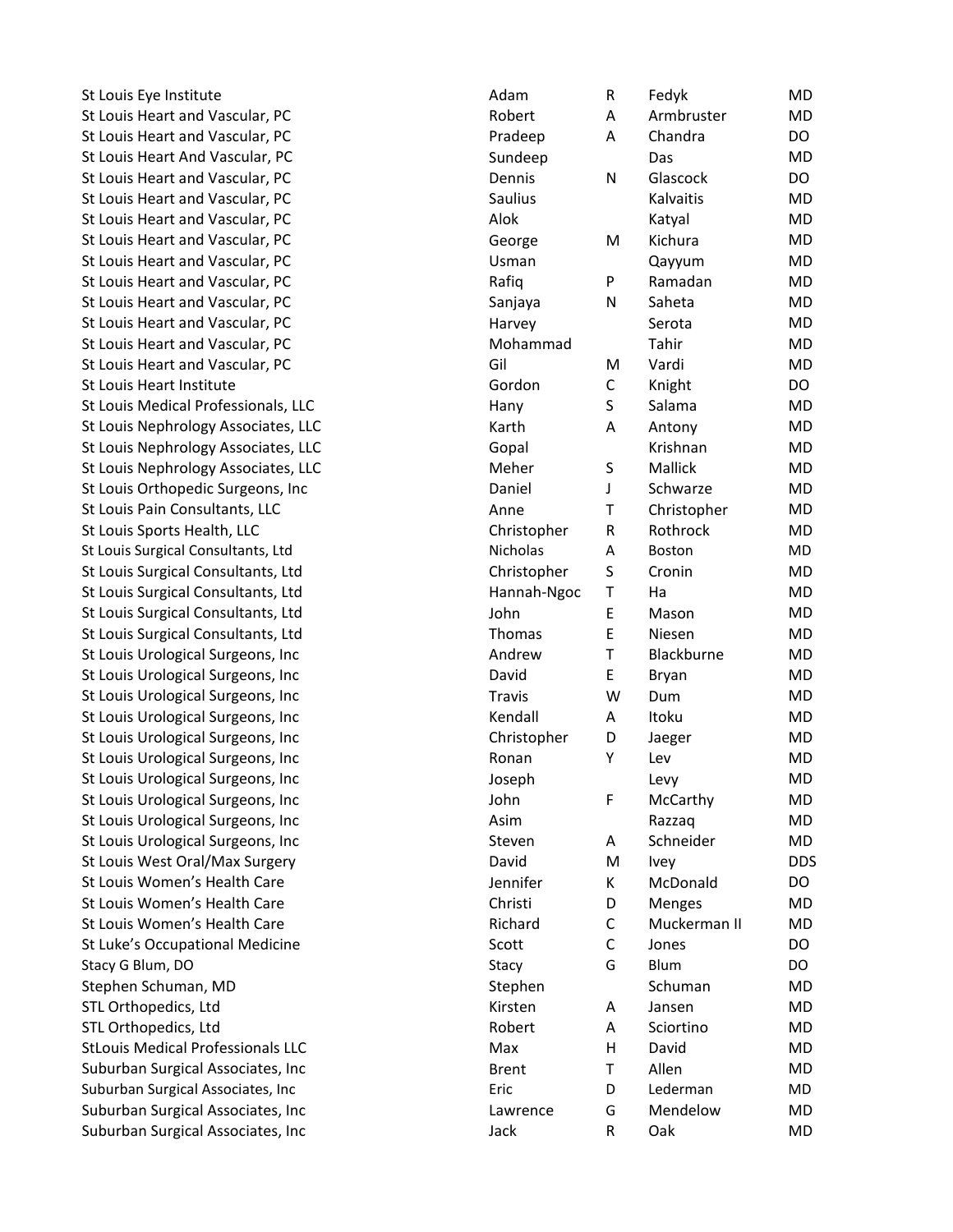| Surgical Arts of St Louis, Ltd                      | Thomas        | В           | Charles         | MD         |
|-----------------------------------------------------|---------------|-------------|-----------------|------------|
| SW Orthopedics, Ltd                                 | Peter         | J           | Anderson        | MD         |
| <b>Tague Family Practice</b>                        | Robert        | D           | Tague           | MD         |
| <b>Telegraph Road Family Practice</b>               | Daniel        | J           | Meshoto         | DO         |
| Tesson Ferry Foot And Ankle, Inc                    | Lindsay       | D           | Barth           | <b>DPM</b> |
| The Doctor's Office, Inc                            | Russell       | К           | Won             | MD         |
| The Orthopedic Center Of St Louis                   | David         | M           | <b>Brown</b>    | MD         |
| The Orthopedic Center Of St Louis                   | Mark          | D           | Miller          | MD         |
| The Osteoporosis Center of St Luke's, LLC           | Katharine     | Η           | Mikulec         | MD         |
| The Retina Group Ltd, PC                            | Eric          | S           | Mann            | MD         |
| The Retina Institue                                 | M. Gilbert    |             | Grand           | MD         |
| Thomas J Greco, MD                                  | Thomas        | J           | Greco           | MD         |
| Thyroid and Endocrine Surgical, Inc                 | Ruth          | Α           | Decker          | MD         |
| Travis and Nolen Oral and Maxillofacial Surgery     | Hiran         | R           | Fernando        | <b>DDS</b> |
| Travis and Nolen Oral and Maxillofacial Surgery     | Scott         | F           | Nolen           | <b>DMD</b> |
| Tri-County Family Practice, LLC                     | Meghan        | M           | Henningsen      | DO         |
| Tri-County Family Practice, LLC                     | Katherine     | E           | Huhn-Usry       | MD         |
| Tri-County Family Practice, LLC                     | Nelson        | G           | Usry            | MD         |
| Tri-County Family Practice, LLC                     | Alexander     | Z           | Weber           | <b>DO</b>  |
| <b>Turlington Podiatry</b>                          | Keith         | Α           | Turlington      | <b>DPM</b> |
| United Skin Specialists dba West County Dermatology | Alicia        | D           | Miller          | MD         |
| Urology of St Louis                                 | <b>Travis</b> | L           | <b>Bullock</b>  | MD         |
| Urology of St. Louis                                | <b>Brad</b>   | C           | White           | MD         |
| Urology of St. Louis                                | Elizabeth     | R           | Williams        | MD         |
| Vadim Baram Inc                                     | Vadim         | Υ           | Baram           | MD         |
| Vascular Access Ctr of Frontenac Grove              | Steven        | J           | Bander          | MD         |
| Vascular Access Ctr of Frontenac Grove              | Thomas        | M           | Vesely          | MD         |
| Washington University Dept of Otolaryngology        | Cameron       | C           | Wick            | MD         |
| Washington University School of Medicine            | James         | Α           | Davis           | MD         |
| WCP Laboratories, Inc                               | Stephen       | E           | Godfrey         | MD         |
| WCP Laboratories, Inc                               | Weigang       | J           | Zhu             | MD         |
| West County Diabetes And Endocrinology Center, PC,  | Gurkiran      |             | Dhindsa         | MD         |
| West County Infectious Disease                      | Polly         | К           | David           | MD         |
| <b>West County OB/GYN Specialists</b>               | <b>Blase</b>  | J           | Pignotti        | MD         |
| West County OB-GYN Specialists, PC                  | Laura         | L           | Pignotti        | <b>MD</b>  |
| West County Ophthalmology, Inc                      | Whitney       | B           | <b>Brothers</b> | MD         |
| West County Ophthalmology, Inc                      | Farheen       | N           | Raja            | MD         |
| West County Ophthalmology, Inc                      | Scott         | G           | Sagett          | MD         |
| West County Ophthalmology, Inc                      | Steven        | M           | Shields         | MD         |
| West County Ophthalmology, Inc                      | Stephen       | G           | Slocum          | MD         |
| West County Pathologists, Inc                       | Anmaar        | M           | Abdul-Nabi      | MD         |
| West County Pathologists, Inc                       | Ann           | M           | Leathersich     | MD         |
| West County Pathologists, Inc                       | Dongsi        |             | Lu              | MD         |
| West County Pathologists, Inc                       | Jeffrey       | ${\sf R}$   | Melnick         | <b>MD</b>  |
| West County Pathologists, Inc                       | Jonathan      | L           | Vitsky          | MD         |
| <b>West County Pediatric Associates</b>             | Christie      | A           | Bayer           | MD         |
| <b>West County Pediatric Associates</b>             | Michael       | J           | Carney          | MD         |
| West County Radiological Group, Inc                 | Robert        | $\mathsf C$ | Frazier         | MD         |
| West County Radiological Group, Inc                 | Guillermo     |             | Gonzalez-Araiza | MD         |
| West County Radiological Group, Inc                 | Labib         | F           | Haddad          | MD         |
| West County Radiological Group, Inc                 | Kurtis        | B           | Mauer           | MD         |
|                                                     |               |             |                 |            |